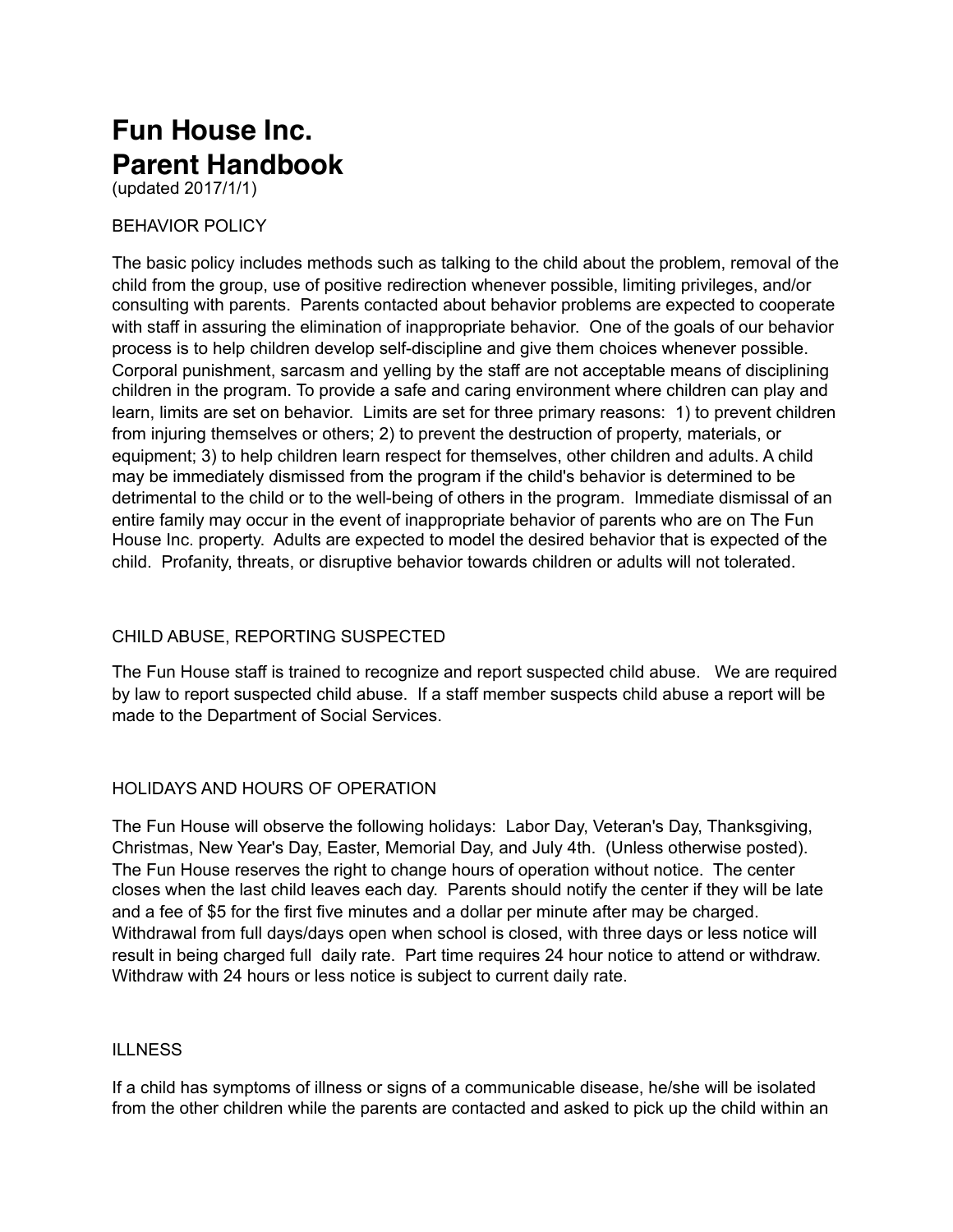hour of notification. A parent's failure to pick up a sick child may result in a child's dismissal from the program and a report being submitted to the Department of Social Services. Any contagious illness may require a doctor's note for re-admission. Staff will instruct children on proper hand washing, in an effort to reduce contagious illness.

#### **INSURANCE**

The Fun House Inc. does not provide accident or medical insurance. All children must be covered by a personal policy held by parents. Parents will need to provide a copy of their insurance card before a child can be enrolled.

#### MEDICAL EMERGENCIES

In the event of a medical emergency that cannot be handled by staff, EMT personnel will be called. Physician and hospital preferences will be taken directly from the application completed at the time of enrollment. Then the following people will be contacted in this order: Parent or Guardian or Emergency Contact Person. It is imperative that each parent provide current, upto-date phone numbers and physician and hospital preferences on the application.

## MEDICATION ADMINISTRATION

Should it be necessary for your child to receive medication at the center, the procedure below should be followed. The parent must complete the Medical Administration Consent Form. Medicine must be brought in its original container. The child's name must be on the container. The parent must provide clear and concise written directions for administration of medication to administration; medication should not be brought in by the child.

## SIGN IN/OUT PROCEDURE

Parents must sign in and out with the date and initials for their child each day. Children are not to be dropped off; a parent should accompany the child into the building. A child will be released only to the person(s) (minimum 16 years of age) designated by the parent/guardian on the enrollment form. Once a child is signed out by a parent/guardian The Fun House Inc. is no longer responsible for that child. If a child is to be released to anyone other than the people listed, the director must be notified and the family must share their door code with the authorized person. All families are responsible for submitting a door code to the director prior enrollment. Parents sharing custody may share or request a separate code. A code is required to enter the building, as the door will not be opened without a code during business hours. The door will not be opened during business hours without a code. I.D. will be required if someone unfamiliar to staff arrives for your child. Administration may call the parent to verify any written authorization to release a child to someone else.